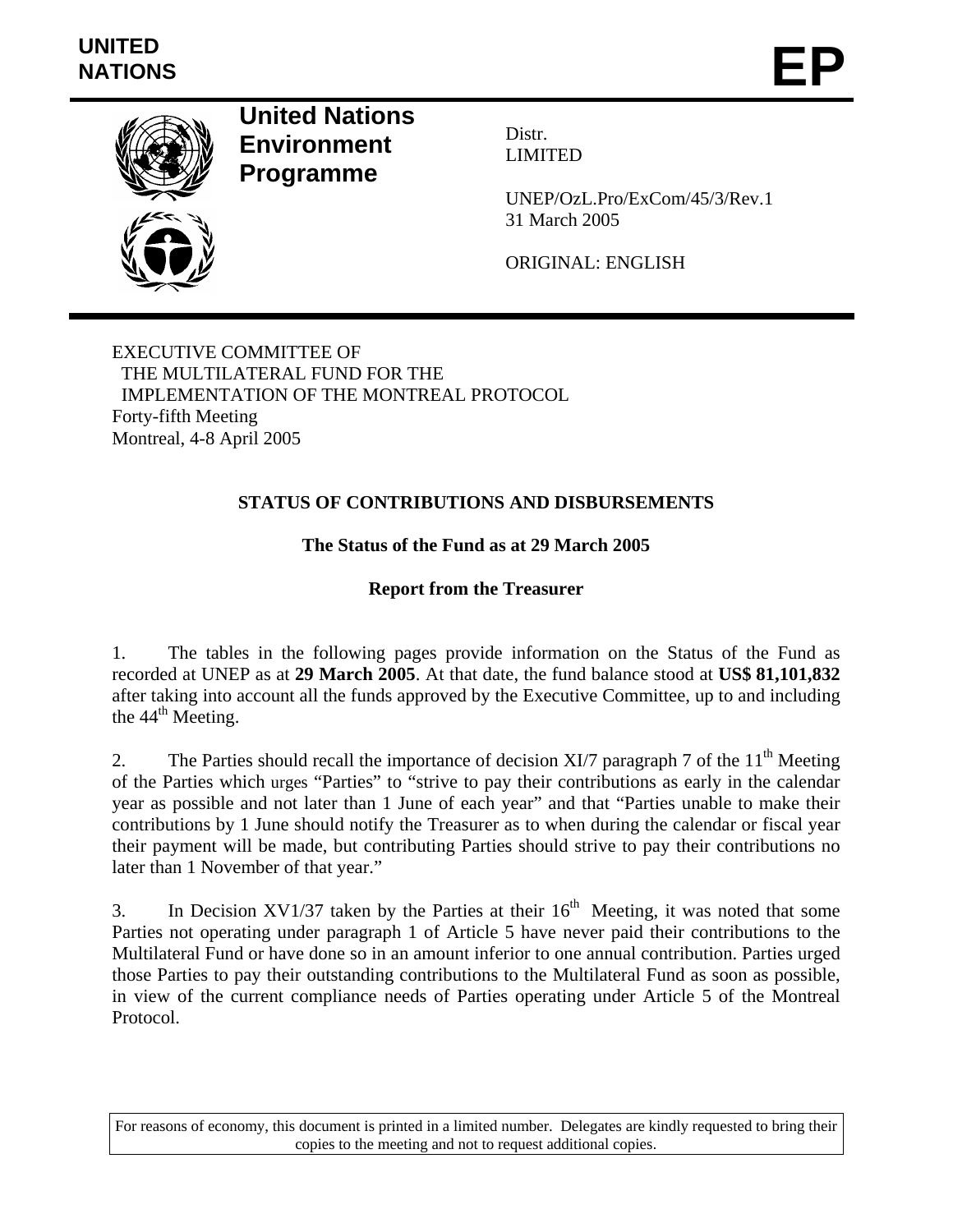4. The Treasurer dispatched notices early this year to all Parties advising of pledged contributions for 2005 and reminding them of their obligation. As at **29 March 2005**, twelve Parties paid their contributions in cash and one in the form of Promissory Notes representing 7.82% of payments against total 2005 pledges. As a follow up to decision 41/2, the list of outstanding contributions for certain countries with economies in transition will be available upon request.

5. Through decision  $40/2$  paragraph (b) item (i), the Executive Committee at its  $40<sup>th</sup>$ Meeting requested that the explanation of the methodology and assumptions being used by the Treasurer be made available through the intranet. This record of assumptions and methodology first published in the Treasurer's report document UNEP/OzL.Pro/Excom/39/3/Rev.1 is still available for reference on the Multilateral Fund intranet.

6. The present report on the Status of the Fund for the  $45<sup>th</sup>$  Meeting of the Executive Committee is abbreviated to five schedules. It contains the following tables:

- (a) Table 1: Status of the Fund from 1991 to 2005
- (b) Table 2: 1991 2005 Summary Status of Contributions and Other Income
- (c) Table 3: 1991 2005 Summary Status of Contributions
- (d) Table 4: Status of Contributions for 2005
- (e) Table 5: Status of Contributions for 2004

7. Information on the FERM has been updated and reflects a substantive reduction in the loss due to the FERM.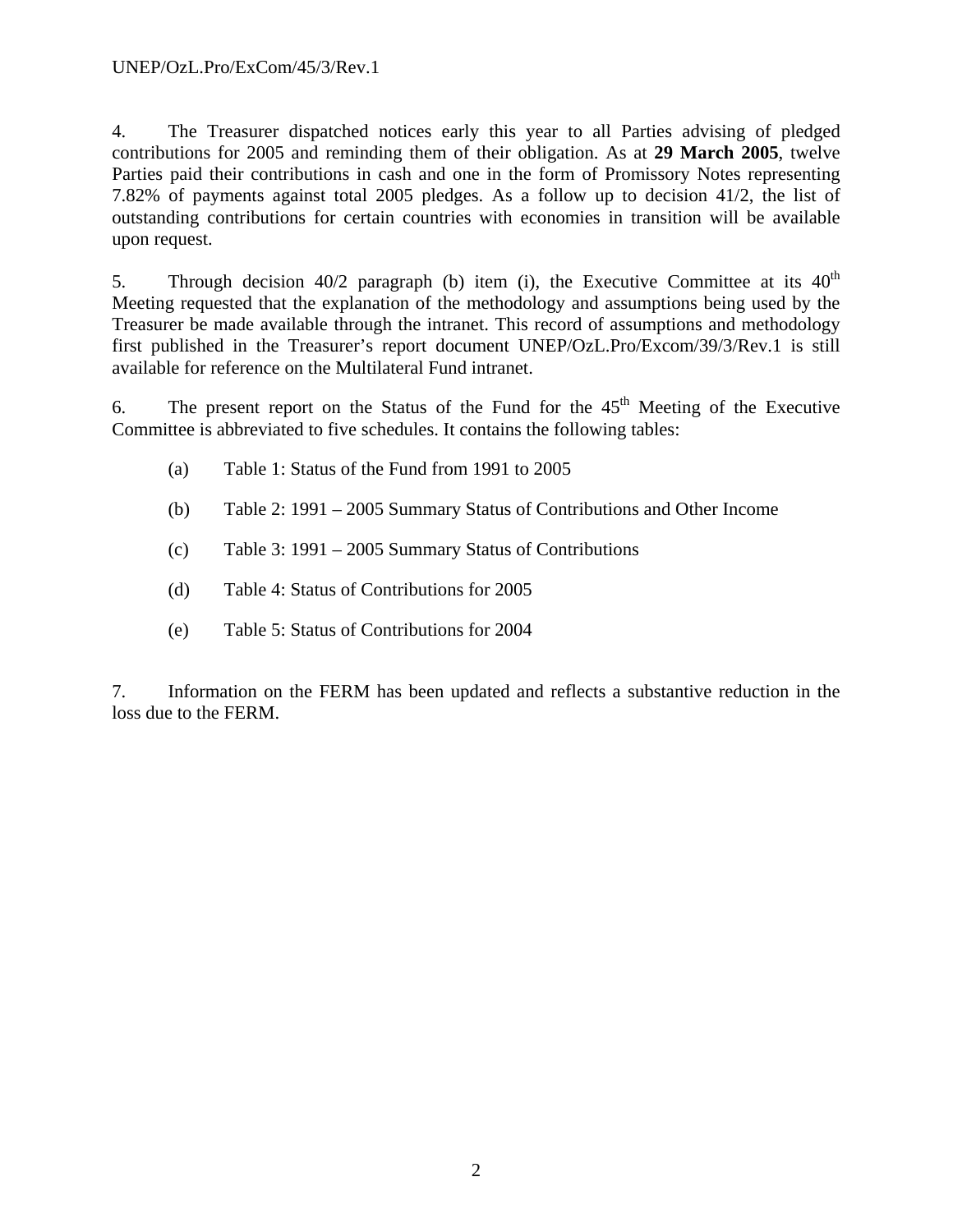## **TRUST FUND FOR THE MULTILATERAL FUND FOR THE IMPLEMENTATION OF THE MONTREAL PROTOCOL**

Table 1 : STATUS OF THE FUND FROM 1991-2005 (IN US DOLLARS )

As at 29 March 2005

| <b>INCOME</b>                                              |             |               |
|------------------------------------------------------------|-------------|---------------|
| Contributions received:                                    |             |               |
| Cash payments including note encashments                   |             | 1,573,154,475 |
| Promissory notes held<br>$\qquad \qquad -$                 |             | 96,371,887    |
| <b>Bilateral</b> cooperation<br>$\qquad \qquad -$          |             | 87,294,453    |
| Interest earned                                            |             | 144,116,331   |
| Miscellaneous income                                       |             | 5,893,880     |
| <b>Total Income</b>                                        |             | 1,906,831,026 |
| <b>ALLOCATIONS* AND PROVISIONS</b>                         |             |               |
| <b>UNDP</b>                                                | 471,968,777 |               |
| <b>UNEP</b>                                                | 96,770,295  |               |
| <b>UNIDO</b>                                               | 387,924,301 |               |
| World Bank                                                 | 728,298,068 |               |
| Less Adjustments                                           |             |               |
| Total allocations to implementing agencies                 |             | 1,684,961,441 |
| Secretariat and Executive Committee costs (1991-2007)      |             |               |
| includes provision for staff contracts into 2007           |             | 49,336,177    |
| Treasury fees (2003-2005)                                  |             | 1,050,300     |
| Monitoring and Evaluation costs (1999-2005)                |             | 1,753,754     |
|                                                            |             |               |
| Technical Audit costs (1998-2005)                          |             | 909,960       |
| Information Strategy costs (2003-2004)                     |             |               |
| includes provision for Network maintenance costs for 2004  |             | 104,750       |
| <b>Bilateral</b> cooperation                               |             | 87,294,453    |
| Provision for fixed-exchange-rate mechanism's fluctuations |             |               |
| losses/(gains) in value                                    |             | 318,359       |
| <b>Total allocations and provisions</b>                    |             | 1,825,729,194 |

\* Indicates the Secretariat's figures as verified by the agencies and reflecting the on-going reconciliatio of accounts.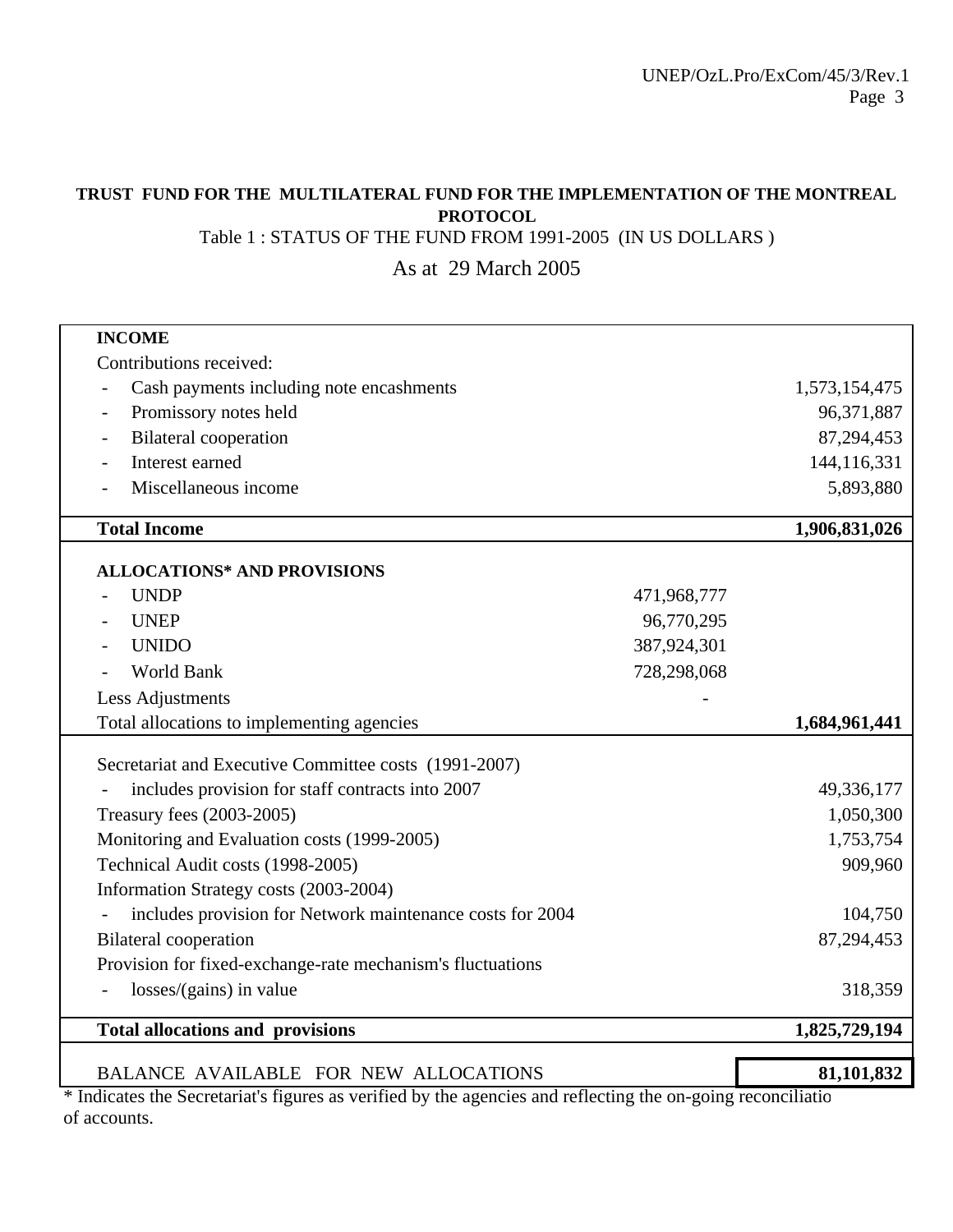#### UNEP/OzL.Pro/ExCom/45/3/Rev.1 Page 4

## **Table 2 : 1991 - 2005 SUMMARY STATUS OF CONTRIBUTIONS AND OTHER INCOME** TRUST FUND FOR THE MULTILATERAL FUND FOR THE IMPLEMENTATION OF THE MONTREAL PROTOCOL

BALANCE AVAILABLE FOR NEW ALLOCATIONS

As at 29 March 2005

| <b>Description</b>                                                                         | 1991-1993   | 1994-1996   | 1997-1999   | 2000-2002   | 1991 - 2002   | 2003        | 2004        | 2005        | 1991 - 2005   |
|--------------------------------------------------------------------------------------------|-------------|-------------|-------------|-------------|---------------|-------------|-------------|-------------|---------------|
| Pledged contributions                                                                      | 234,929,241 | 424,841,347 | 472,567,009 | 440,000,001 | 1,572,337,598 | 158,000,001 | 158,000,000 | 158,000,000 | 2,046,337,600 |
| Cash payments/received                                                                     | 205,992,884 | 381,375,628 | 407,417,403 | 383,965,295 | 1,378,751,210 | 119,323,297 | 68,636,312  | 6,443,656   | 1,573,154,475 |
| <b>Bilateral</b> assistance                                                                | 4,366,255   | 12,089,441  | 22,035,587  | 22,683,491  | 61,174,774    | 5,224,849   | 18,341,792  | 2,553,038   | 87,294,453    |
| Promissory notes                                                                           |             |             | $\Omega$    | 23,293,750  | 23,293,750    | 30,296,811  | 39,417,265  | 3,364,061   | 96,371,887    |
| Total payments                                                                             | 210,359,139 | 393,465,069 | 429,452,990 | 429,942,536 | 1,463,219,734 | 154,844,957 | 126,395,369 | 12,360,755  | 1,756,820,815 |
| Disputed contributions                                                                     |             | 8,098,267   |             |             | 8,098,267     |             |             |             | 8,098,267     |
| Outstanding pledges                                                                        | 24,570,102  | 31,376,278  | 43,114,019  | 10,057,465  | 109,117,864   | 3,155,044   | 31,604,631  | 145,639,245 | 289,516,784   |
| Payments %age to pledges                                                                   | 89.54%      | 92.61%      | 90.88%      | 97.71%      | 93.06%        | 98.00%      | 80.00%      | 7.82%       | 85.85%        |
|                                                                                            |             |             |             |             |               |             |             |             |               |
| Interest earned                                                                            | 5,323,644   | 28,525,733  | 44,685,516  | 53,946,601  | 132,481,494   | 7,227,409   | 4,407,428   |             | 144,116,331   |
| Miscellaneous income                                                                       | 1,442,103   | 1,297,366   | 1,223,598   | 1,125,282   | 5,088,349     | 347,600     | 457,931     |             | 5,893,880     |
|                                                                                            |             |             |             |             |               |             |             |             |               |
| TOTAL INCOME                                                                               | 217,124,886 | 423,288,168 | 475,362,104 | 485,014,419 | 1,600,789,577 | 162,419,966 | 131,260,728 | 12,360,755  | 1,906,831,026 |
| <b>Accumulated figures</b>                                                                 | 1991-1993   | 1994-1996   | 1997-1999   | 2000-2002   | 1991 - 2002   | 2003        | 2004        | 2005        | 1991-2005     |
|                                                                                            | 234,929,241 | 424,841,347 | 472,567,009 | 440,000,001 | 1,572,337,598 | 158,000,001 | 158,000,000 | 158,000,000 | 2,046,337,600 |
| Total pledges                                                                              |             |             |             |             |               |             |             |             |               |
| Total payments                                                                             | 210,359,139 | 393,465,069 | 429,452,990 | 429,942,536 | 1,463,219,734 | 154,844,957 | 126,395,369 | 12,360,755  | 1,756,820,815 |
| Payments %age to pledges                                                                   | 89.54%      | 92.61%      | 90.88%      | 97.71%      | 93.06%        | 98.00%      | 80.00%      | 7.82%       | 85.85%        |
| Total income                                                                               | 217,124,886 | 423,288,168 | 475,362,104 | 485,014,419 | 1,600,789,577 | 162,419,966 | 131,260,728 | 12,360,755  | 1,906,831,026 |
| Total outstanding contributions                                                            | 24,570,102  | 31,376,278  | 43,114,019  | 10,057,465  | 109,117,864   | 3,155,044   | 31,604,631  | 145,639,245 | 289,516,784   |
| As % to total pledges                                                                      | 10.46%      | 7.39%       | 9.12%       | 2.29%       | 6.94%         | 2.00%       | 20.00%      | 92.18%      | 14.15%        |
| Outstanding contributions for certain<br>Countries with Economies in<br>Transition (CEITs) | 24,570,102  | 31,376,278  | 33,019,397  | 9,811,798   | 98,777,575    | 2,491,827   | 2,507,197   | 3,465,886   | 103,776,599   |
| CEITs' outstandings % age to pledges                                                       | 10.46%      | 7.39%       | 6.99%       | 2.23%       | 6.28%         | 1.58%       | 1.59%       | 2.19%       | 5.07%         |

PS: CEITs are Azerbaijan, Belarus, Bulgaria, Czech Republic, Estonia, Georgia, Hungary, Latvia, Lithuania,Poland, Russian Federation,Slovakia,Slovenia,Tajikistan,Turkmenistan,Ukraine and Uzbekistan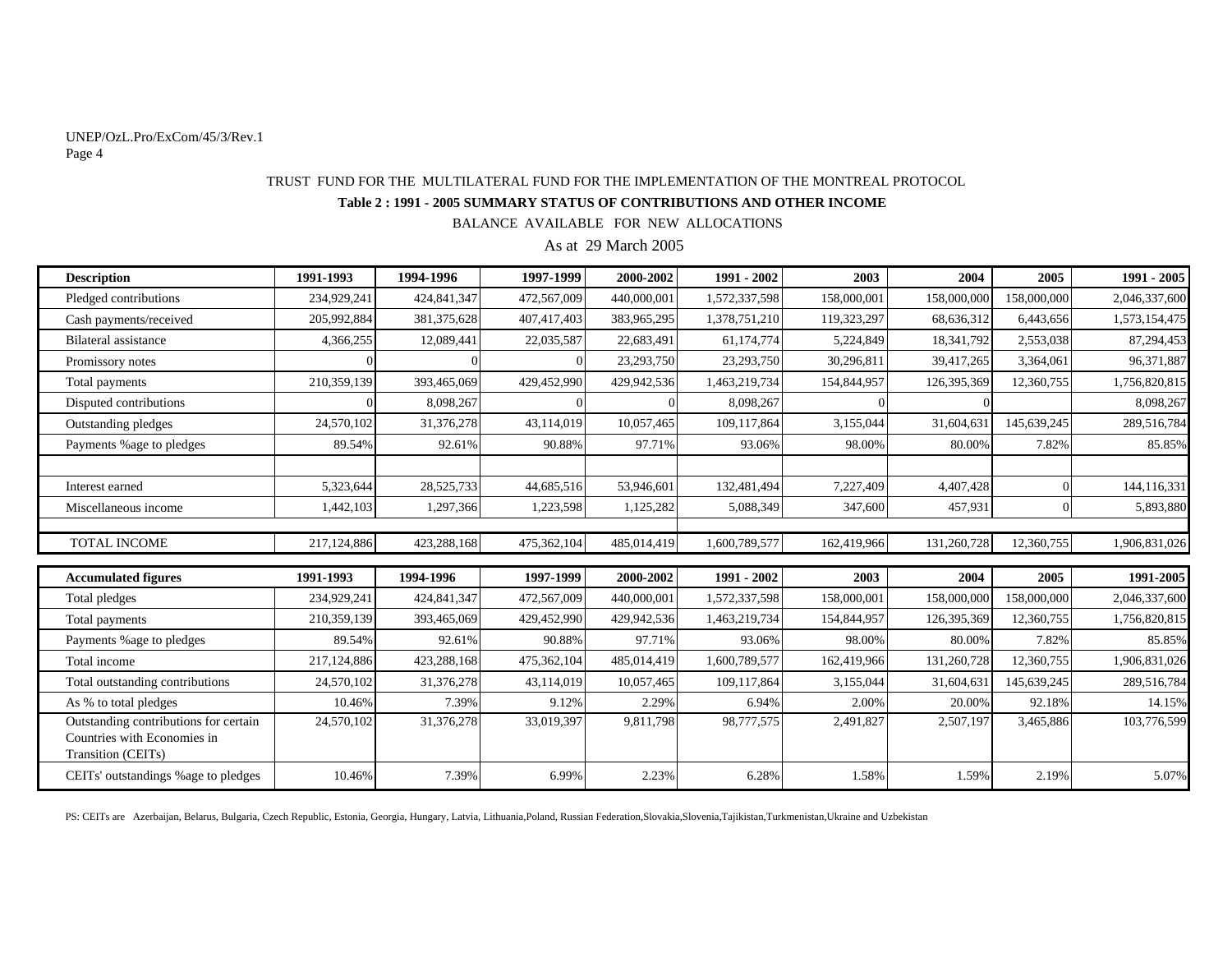## TRUST FUND FOR THE MULTILATERAL FUND FOR THE IMPLEMENTATION OF THE MONTREAL PROTOCOL

**Table 3 : 1991-2005 Summary Status of Contributions**

As at 29 March 2005

| Party                       | <b>Agreed</b>        | <b>Cash Payments</b> | <b>Bilateral Assistance</b> | <b>Promissory Notes</b> | Outstanding          | <b>Exchange</b>                |
|-----------------------------|----------------------|----------------------|-----------------------------|-------------------------|----------------------|--------------------------------|
|                             | <b>Contributions</b> |                      |                             |                         | <b>Contributions</b> | (Gain)/Loss.                   |
|                             |                      |                      |                             |                         |                      | NB:Negative<br>$amount = Gain$ |
| Australia*                  | 37,227,395           | 35,766,138           | 1,391,957                   | $\overline{0}$          | 69,299               | 798,797                        |
| Austria                     | 21,207,361           | 19,242,724           | 131,790                     | $\overline{0}$          | 1,832,847            | $-280,554$                     |
| Azerbaijan                  | 844,490              | 100,000              | $\theta$                    | $\boldsymbol{0}$        | 744,490              | $\overline{0}$                 |
| Belarus                     | 2,570,292            | $\Omega$             | $\mathbf{0}$                | $\overline{0}$          | 2,570,292            | $\Omega$                       |
| Belgium                     | 26,243,465           | 24,057,114           | $\Omega$                    | $\overline{0}$          | 2,186,351            | 738,724                        |
| Bulgaria                    | 1,067,607            | 1,042,631            | $\Omega$                    | $\boldsymbol{0}$        | 24,976               | $\theta$                       |
| Canada*                     | 70,753,197           | 59,039,833           | 7,544,222                   | $\overline{0}$          | 4,169,142            | $-80,679$                      |
| Cyprus                      | 148,670              | 148,670              | $\mathbf{0}$                | $\boldsymbol{0}$        | $\Omega$             | $\theta$                       |
| Czech Republic              | 5,781,368            | 5,715,278            | 66.090                      | $\overline{0}$          | $\theta$             | 39,515                         |
| Denmark                     | 17,178,466           | 15,522,942           | 205,000                     | $\overline{0}$          | 1,450,524            | $-570,558$                     |
| Estonia                     | 133,009              | 133,008              | $\Omega$                    | $\theta$                | $\Omega$             | $\theta$                       |
| Finland                     | 13,733,683           | 12,167,322           | 451,870                     | $\theta$                | 1,114,491            | $-380,489$                     |
| France                      | 154,337,191          | 83,706,557           | 11,570,544                  | 42,466,950              | 16,593,140           | $-1,533,277$                   |
| Germany                     | 228,288,101          | 161,878,061          | 30,802,602                  | 26,314,440              | 9,292,997            | 158,995                        |
| Greece                      | 9,926,439            | 6,847,138            | $\Omega$                    | $\overline{0}$          | 3,079,301            | $-77,889$                      |
| Hungary                     | 3,493,043            | 3,214,081            | 46,494                      | $\theta$                | 232,468              | $\overline{0}$                 |
| Iceland                     | 757,434              | 694,034              | $\Omega$                    | $\overline{0}$          | 63,400               | 1,413                          |
| Ireland                     | 5,493,626            | 5,493,625            | $\mathbf{0}$                | $\boldsymbol{0}$        | $\Omega$             | 208,838                        |
| Israel                      | 7,192,078            | 3,724,671            | 38,106                      | $\overline{0}$          | 3,429,301            | $\mathbf{0}$                   |
| Italy                       | 119,405,796          | 100,353,016          | 5,324,489                   | $\overline{0}$          | 13,728,291           | 3,291,976                      |
| Japan                       | 388,280,945          | 338,814,284          | 9,034,405                   | $\overline{0}$          | 40,432,256           | $\mathbf{0}$                   |
| Kuwait                      | 286,549              | 286,549              | $\mathbf{0}$                | $\overline{0}$          | $\mathbf{0}$         | $\boldsymbol{0}$               |
| Latvia                      | 317,365              | 317,364              | $\boldsymbol{0}$            | $\boldsymbol{0}$        | $\overline{0}$       | $\boldsymbol{0}$               |
| Liechtenstein               | 200,213              | 200,213              | $\mathbf{0}$                | $\overline{0}$          | $\theta$             | $\boldsymbol{0}$               |
| Lithuania                   | 467,839              | 14,975               | $\mathbf{0}$                | $\overline{0}$          | 452,864              | $\mathbf{0}$                   |
| Luxembourg                  | 1,688,202            | 1,688,202            | $\overline{0}$              | $\overline{0}$          | $\Omega$             | $-106,272$                     |
| Malta                       | 28,052               | 28,052               | $\mathbf{0}$                | $\overline{0}$          | $\mathbf{0}$         | $\mathbf{0}$                   |
| Monaco                      | 158,067              | 158,067              | $\boldsymbol{0}$            | $\overline{0}$          | $\boldsymbol{0}$     | $\mathbf{0}$                   |
| Netherlands                 | 39,465,288           | 36,101,227           | $\mathbf{0}$                | 3,364,061               | $\overline{0}$       | $\Omega$                       |
| New Zealand                 | 5,762,570            | 5,762,569            | $\mathbf{0}$                | $\mathbf{0}$            | $\mathbf{0}$         | 68,428                         |
| Norway                      | 14,346,979           | 14,346,979           | $\Omega$                    | $\overline{0}$          | $\theta$             | 172,322                        |
| Panama                      | 16,915               | 16,915               | $\Omega$                    | $\overline{0}$          | $\Omega$             | $\overline{0}$                 |
| Poland                      | 5,214,105            | 4,488,235            | 113,000                     | $\boldsymbol{0}$        | 612,870              | $\mathbf{0}$                   |
| Portugal                    | 8,005,409            | 5,319,539            | $\mathbf{0}$                | $\overline{0}$          | 2,685,870            | 198,162                        |
| <b>Russian Federation</b>   | 93,732,102           | $\Omega$             | $\Omega$                    | $\overline{0}$          | 93,732,102           | $\boldsymbol{0}$               |
| Singapore                   | 531,221              | 459,245              | 71,976                      | $\overline{0}$          | $\Omega$             | $\overline{0}$                 |
| Slovak Republic             | 1,854,952            | 1,755,817            | 16,523                      | $\overline{0}$          | 82,613               | $\boldsymbol{0}$               |
| Slovenia                    | 528,147              | 528,147              | $\boldsymbol{0}$            | $\Omega$                | $\Omega$             | $\mathbf{0}$                   |
| South Africa                | 3,793,691            | 3,763,691            | 30,000                      | $\boldsymbol{0}$        | $\overline{0}$       | $\mathbf{0}$                   |
| Spain                       | 57,198,685           | 51,524,859           | 795,841                     | $\overline{0}$          | 4,877,985            | $\boldsymbol{0}$               |
| Sweden                      | 27,450,190           | 23,523,817           | 1,785,695                   | $\boldsymbol{0}$        | 2,140,678            | $-160, 130$                    |
| Switzerland                 | 29,234,158           | 25,975,211           | 1,116,658                   | $\boldsymbol{0}$        | 2,142,289            | $-780,044$                     |
| Tajikistan                  | 96,635               | 5,333                | $\boldsymbol{0}$            | $\boldsymbol{0}$        | 91,302               | $\boldsymbol{0}$               |
| Turkmenistan                | 293,245              | 5,764                | $\boldsymbol{0}$            | $\boldsymbol{0}$        | 287,481              | $\mathbf{0}$                   |
| Ukraine                     | 8,803,657            | 785,600              | $\mathbf{0}$                | $\overline{0}$          | 8,018,057            | $\mathbf{0}$                   |
| United Arab Emirate         | 559,639              | 559,639              | $\Omega$                    | $\Omega$                | $\Omega$             | $\boldsymbol{0}$               |
| <b>United Kingdom</b>       | 127,126,926          | 101,552,087          | 565,000                     | 14,291,336              | 10,718,503           | $-1,388,920$                   |
| United States of America    | 504,531,570          | 416,136,646          | 16,192,191                  | 9,935,100               | 62,267,633           | $\boldsymbol{0}$               |
| Uzbekistan                  | 581,574              | 188,606              | $\Omega$                    | $\Omega$                | 392,968              | $\mathbf{0}$                   |
| <b>SUB-TOTAL</b>            | 2,046,337,600        | 1,573,154,475        | 87,294,453                  | 96,371,887              | 289,516,784          | 318,359                        |
| Disputed Contributions (**) | 8,098,267            | $\Omega$             |                             |                         | 8,098,267            |                                |
| <b>TOTAL</b>                | 2,054,435,867        | 1,573,154,475        | 87,294,453                  | 96,371,887              | 297,615,051          |                                |

NB: (\*) The bilateral assistance recorded for Australia and Canada was adjusted following approvals at the 39th meeting and taking into consideration a reconciliation carried out by the Secretariat through the progress reports submitted to the 40th meeting to read \$1,208,219 and \$6,449,438 instead of \$1,300,088 and \$ 6,414,880 respectively.

(\*\*) Amounts for France, Germany, Italy, Japan and the United Kingdom netted off from the 1996 contributions and are shown here for records only.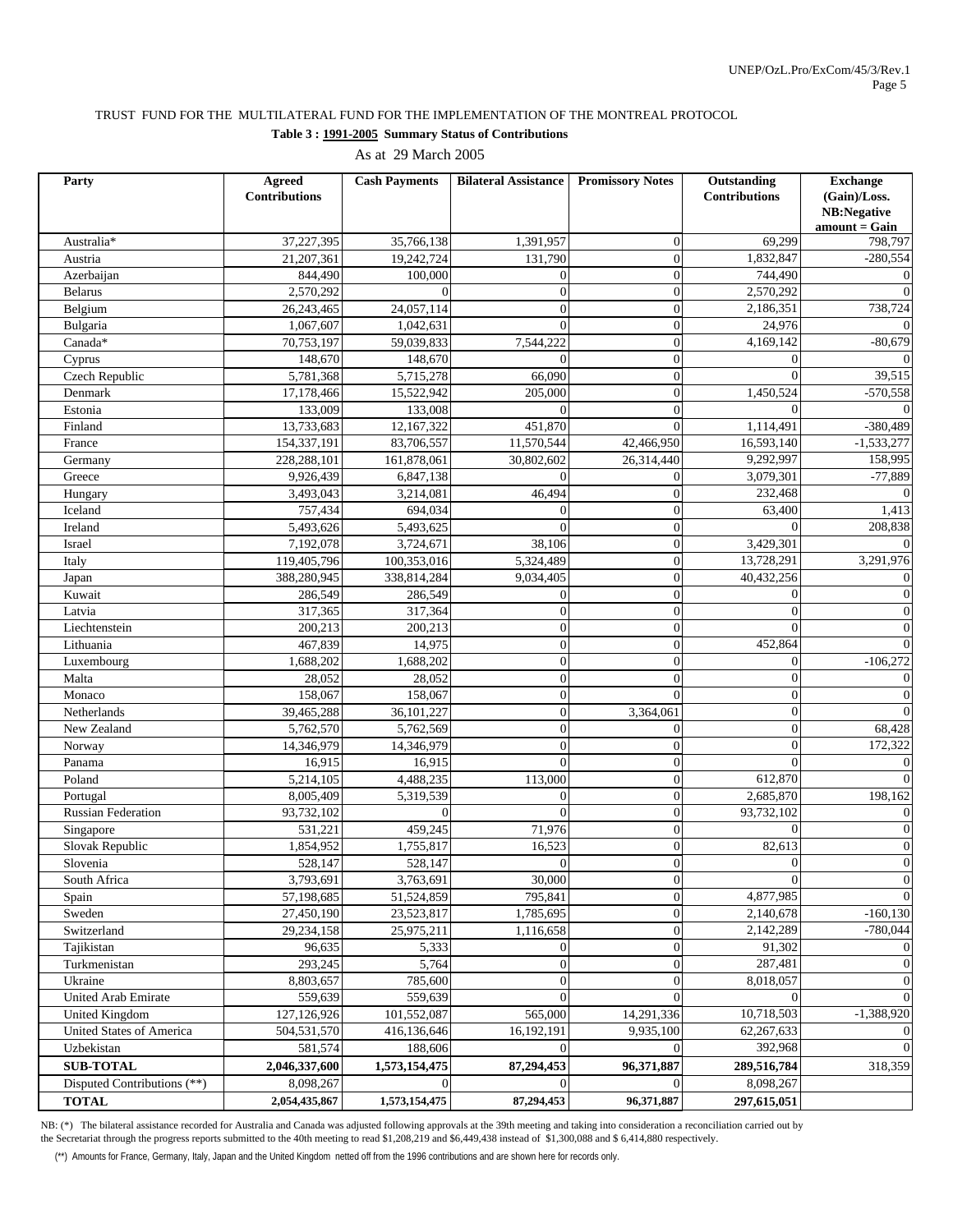| Party                           | <b>Agreed</b>          | AS at 29 March 2005<br><b>Cash Payments</b> | <b>Bilateral</b>  | <b>Promissory Notes</b> | Outstanding          |
|---------------------------------|------------------------|---------------------------------------------|-------------------|-------------------------|----------------------|
|                                 | <b>Contributions</b>   |                                             | <b>Assistance</b> |                         | <b>Contributions</b> |
| Australia                       | 3,150,806              | 3,150,806                                   |                   |                         |                      |
| Austria                         | 1,832,847              |                                             |                   |                         | 1,832,847            |
| Azerbaijan                      | 7,685                  |                                             |                   |                         | 7,685                |
| <b>Belarus</b>                  | 36,503                 |                                             |                   |                         | 36,503               |
| Belgium                         | 2,186,352              |                                             |                   |                         | 2,186,352            |
| Bulgaria                        | 24,976                 |                                             |                   |                         | 24,976               |
| Canada                          | 4,954,834              |                                             |                   |                         | 4,954,834            |
| Czech Republic                  | 330,450                | 330,450                                     |                   |                         |                      |
| Denmark                         | 1,450,523              |                                             |                   |                         | 1,450,523            |
| Estonia                         | 19,212                 | 19,212                                      |                   |                         |                      |
| Finland                         | 1,010,563              |                                             |                   |                         | 1,010,563            |
| France                          | 12,518,689             |                                             | 550,001           |                         | 11,968,688           |
| Germany                         | 18,914,440             |                                             | 2,003,037         |                         | 16,911,403           |
| Greece                          | 1,043,224              |                                             |                   |                         | 1,043,224            |
| Hungary                         | 232,468                |                                             |                   |                         | 232,468              |
| Iceland                         | 63,400                 |                                             |                   |                         | 63,400               |
| Ireland                         | 570,603                | 570,603                                     |                   |                         |                      |
| Israel                          | 803,071                |                                             |                   |                         | 803,071              |
| Italy                           | 9,805,922              |                                             |                   |                         | 9,805,922            |
| Japan                           | 34,760,000             |                                             |                   |                         | 34,760,000           |
| Latvia                          | 19,212                 | 19,212                                      |                   |                         |                      |
| Liechtenstein                   | 11,527                 | 11,527                                      |                   |                         |                      |
| Lithuania                       | 32,661                 |                                             |                   |                         | 32,661               |
| Luxembourg                      | 153,698                | 153,698                                     |                   |                         | $\Omega$             |
| Monaco                          | 7,685                  | 7,685                                       |                   |                         | $\Omega$             |
| Netherlands                     | 3,364,061              |                                             |                   | 3,364,061               | $\Omega$             |
| New Zealand                     | 466,857                | 466,857                                     |                   |                         | $\Omega$             |
| Norway                          | $\overline{1,}252,637$ | 1,252,637                                   |                   |                         |                      |
| Poland                          | 612,870                |                                             |                   |                         | 612,870              |
| Portugal                        | 895,290                |                                             |                   |                         | 895,290              |
| <b>Russian Federation</b>       | 2,305,467              |                                             |                   |                         | 2,305,467            |
| Slovak Republic                 | 82,613                 |                                             |                   |                         | 82,613               |
| Slovenia                        | 155,619                | 155,619                                     |                   |                         |                      |
| Spain                           | 4,877,985              |                                             |                   |                         | 4,877,985            |
| Sweden                          | 1,988,466              |                                             |                   |                         | 1,988,466            |
| Switzerland                     | 2,447,638              | 305,349                                     |                   |                         | 2,142,289            |
| Tajikistan                      | 1,921                  |                                             |                   |                         | 1,921                |
| Turkmenistan                    | 5,764                  |                                             |                   |                         | 5,764                |
| Ukraine                         | 101,825                |                                             |                   |                         | 101,825              |
| <b>United Kingdom</b>           | 10,718,503             |                                             |                   |                         | 10,718,503           |
| <b>United States of America</b> | 34,760,000             |                                             |                   |                         | 34,760,000           |
| Uzbekistan                      | 21,133                 |                                             |                   |                         | 21,133               |
| <b>TOTAL</b>                    | 158,000,000            | 6,443,656                                   | 2,553,038         | 3,364,061               | 145,639,245          |

## TRUST FUND FOR THE MULTILATERAL FUND FOR THE IMPLEMENTATION OF THE MONTREAL PROTOCOL **Table 4 : Status of Contributions for 2005**

As at 29 March 2005